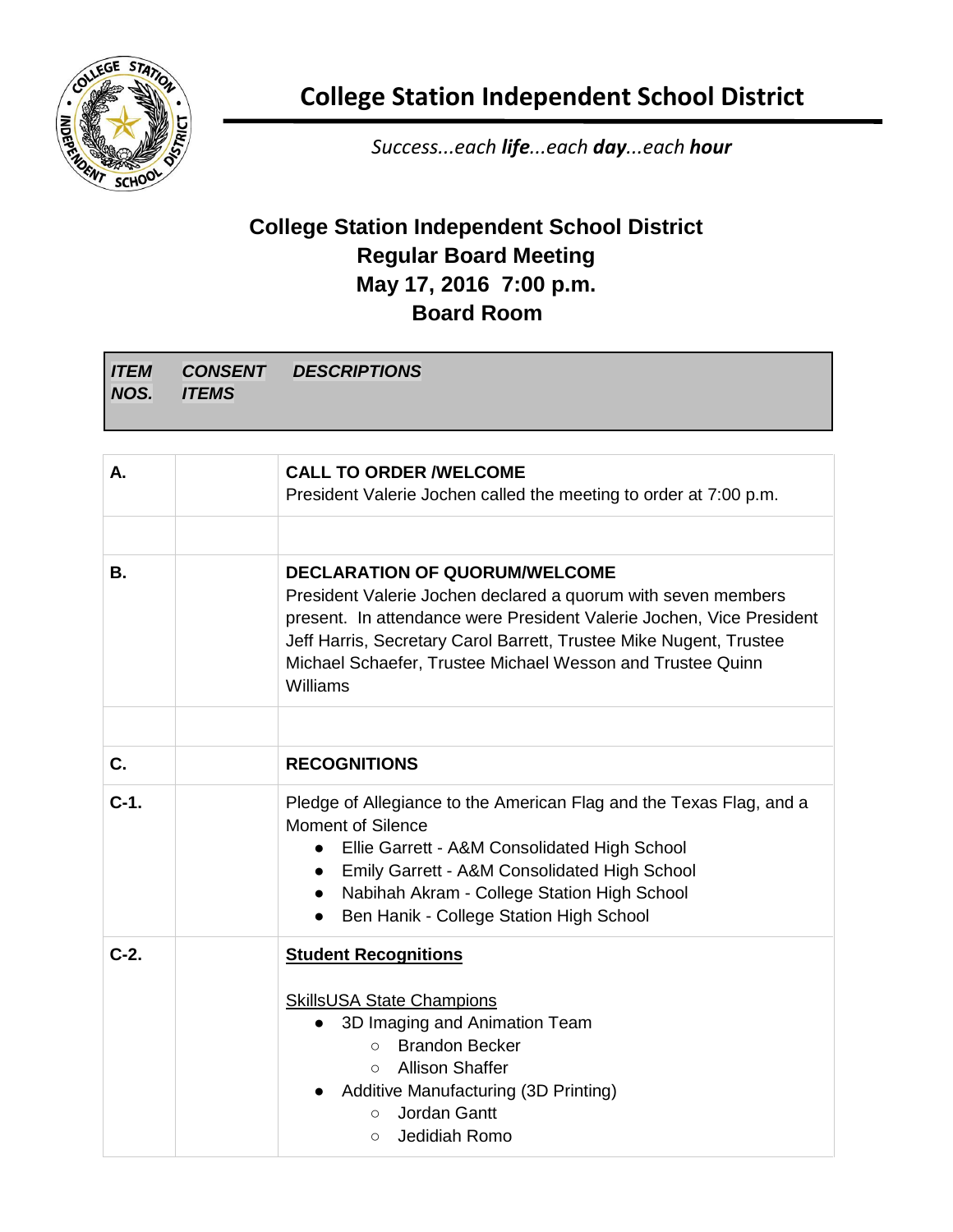|  | <b>Advertising Design</b>                              |
|--|--------------------------------------------------------|
|  | Erica Branham<br>$\circ$                               |
|  | Career Pathway Showcase in Information Technology      |
|  | Ellen Li<br>$\circ$                                    |
|  | <b>Josh Vessell</b><br>$\circ$                         |
|  | <b>Carson Fink</b><br>$\circ$                          |
|  | Ross Romero<br>$\circ$                                 |
|  | Spencer Williamson<br>$\circ$                          |
|  | <b>Action Skills</b>                                   |
|  | Spencer Williamson<br>$\circ$                          |
|  | Prepared Speech / State Officer                        |
|  | Delphine Djomo<br>$\bigcirc$                           |
|  | <b>Quiz Bowl</b>                                       |
|  | <b>Mark Cahill</b><br>$\circ$                          |
|  | Jeremy Halling<br>$\circ$                              |
|  | Anna Bardenhagen<br>$\circ$                            |
|  | <b>Richard Yu</b><br>$\circ$                           |
|  | Luke Hoffmann<br>$\circ$                               |
|  | Reo Matsuda<br>$\circ$                                 |
|  | <b>Related Technical Mathematics</b>                   |
|  | <b>Brandon Zhou</b><br>$\circ$                         |
|  | <b>Technical Computer Applications</b>                 |
|  | <b>Alex Cantrell</b><br>$\circ$                        |
|  | <b>Telecommunications and Cabling</b>                  |
|  | Ryan Bevan<br>$\bigcirc$                               |
|  | Models of excellence                                   |
|  | <b>Alexis Girouard</b><br>$\circ$                      |
|  | <b>State Officer</b>                                   |
|  | <b>Kelly Krenek</b><br>$\circ$                         |
|  | <b>TV Production</b>                                   |
|  | ○ Jordan Bratcher                                      |
|  | Dani Guzman<br>$\circ$                                 |
|  | Coaches                                                |
|  | <b>Bart Taylor</b><br>$\circ$<br><b>Patrick Powell</b> |
|  | $\circ$<br>Barbara Klein<br>$\circ$                    |
|  | Jill Conlin<br>$\circ$                                 |
|  | Jason Oualline<br>$\circ$                              |
|  | Stephen Green<br>$\circ$                               |
|  | <b>HOSA State Champion</b>                             |
|  | <b>Extemporaneous Health Poster</b><br>$\bullet$       |
|  | Janisah Saripada<br>$\circ$                            |
|  | Coach                                                  |
|  | Dr. Michelle, Aucoin<br>$\circ$                        |
|  | <b>FCCLA National Qualifier</b>                        |
|  | <b>Interior Design Star Event</b>                      |
|  | Samana Askari<br>$\circ$                               |
|  | Coach                                                  |
|  |                                                        |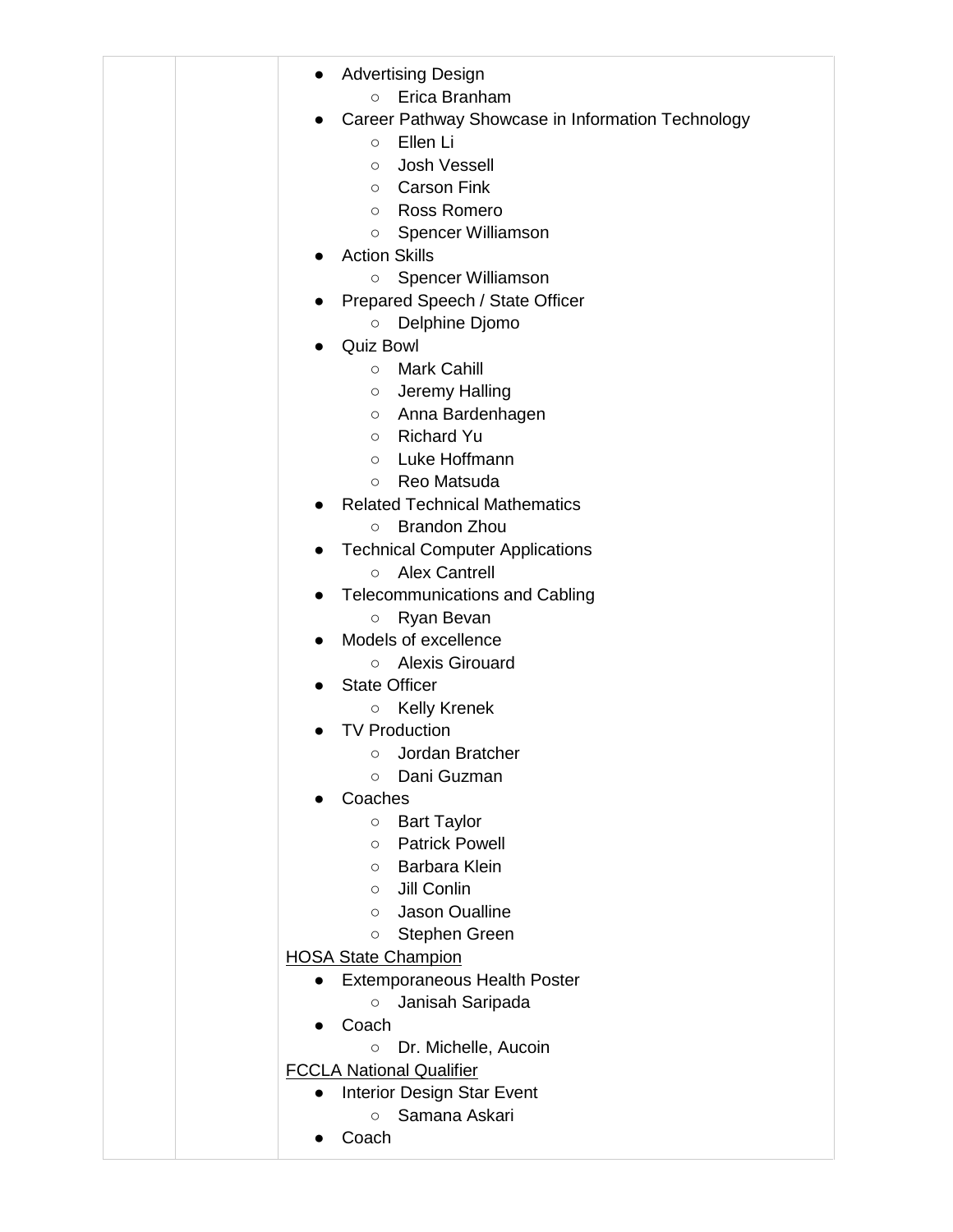|        | Jennifer Gosselin<br>$\circ$<br><b>BPA National Qualifiers</b><br><b>Payroll Accounting</b><br>Victoria Evans<br>$\circ$<br><b>Fundamentals of Web Design</b><br><b>Katie Gray</b><br>$\circ$<br>Java Programming<br>Yusha Sun<br>$\circ$<br>C++ Programming<br>Steven Wang<br>$\circ$<br><b>Banking and Finance</b><br>Judy Zhou<br>$\circ$<br>Coaches<br><b>Kathy Fisher</b><br>$\circ$<br><b>Terri Casto</b><br>$\circ$<br><b>Dianne Rister</b><br>$\circ$<br><b>Dennis Rhodes</b><br>$\circ$<br><b>Art Awards</b><br>YAM Exhibit / Governor's 10<br><b>Rita Santosa</b><br>$\circ$<br><b>Congressional Art Award</b><br><b>Esther Arrujo</b><br>$\circ$<br>Teacher<br>Jami Bevans<br>$\circ$ |
|--------|--------------------------------------------------------------------------------------------------------------------------------------------------------------------------------------------------------------------------------------------------------------------------------------------------------------------------------------------------------------------------------------------------------------------------------------------------------------------------------------------------------------------------------------------------------------------------------------------------------------------------------------------------------------------------------------------------|
|        | <b>Staff</b><br>Texas Association of School Business Officials (TASBO)<br><b>Certified Texas School Business Specialist</b><br><b>Sherri Coombs</b><br><b>Ginger Kubichek</b><br><b>Sheryl Welford</b>                                                                                                                                                                                                                                                                                                                                                                                                                                                                                           |
| $C-3.$ | Recognize artwork provided by College Station Middle School, A&M<br>Consolidated High School and College Station High School<br>President Jochen recognized the artwork adorning the walls of the<br>Board Room.                                                                                                                                                                                                                                                                                                                                                                                                                                                                                 |
| D.     | <b>CONSENT AGENDA</b><br>Items listed on the Consent Agenda are as follows:<br>Item G Minutes; Item H-1 Update 104; Item J-2 Athletic Trainer<br>Supplies; Item J-3 purchasing cooperative membership; Item J-4<br>AMCHS auditorium equipment; Item J-5 data cabling; Item J-6<br>vehicle purchase; Item J-7 school bus purchase; Item J-8 Head Start<br>financials; Item J-9 Monthly budget amendments and Item J-10<br>financial reports.<br><b>MOTION 4616:</b> I move approval of the Consent Agenda as                                                                                                                                                                                      |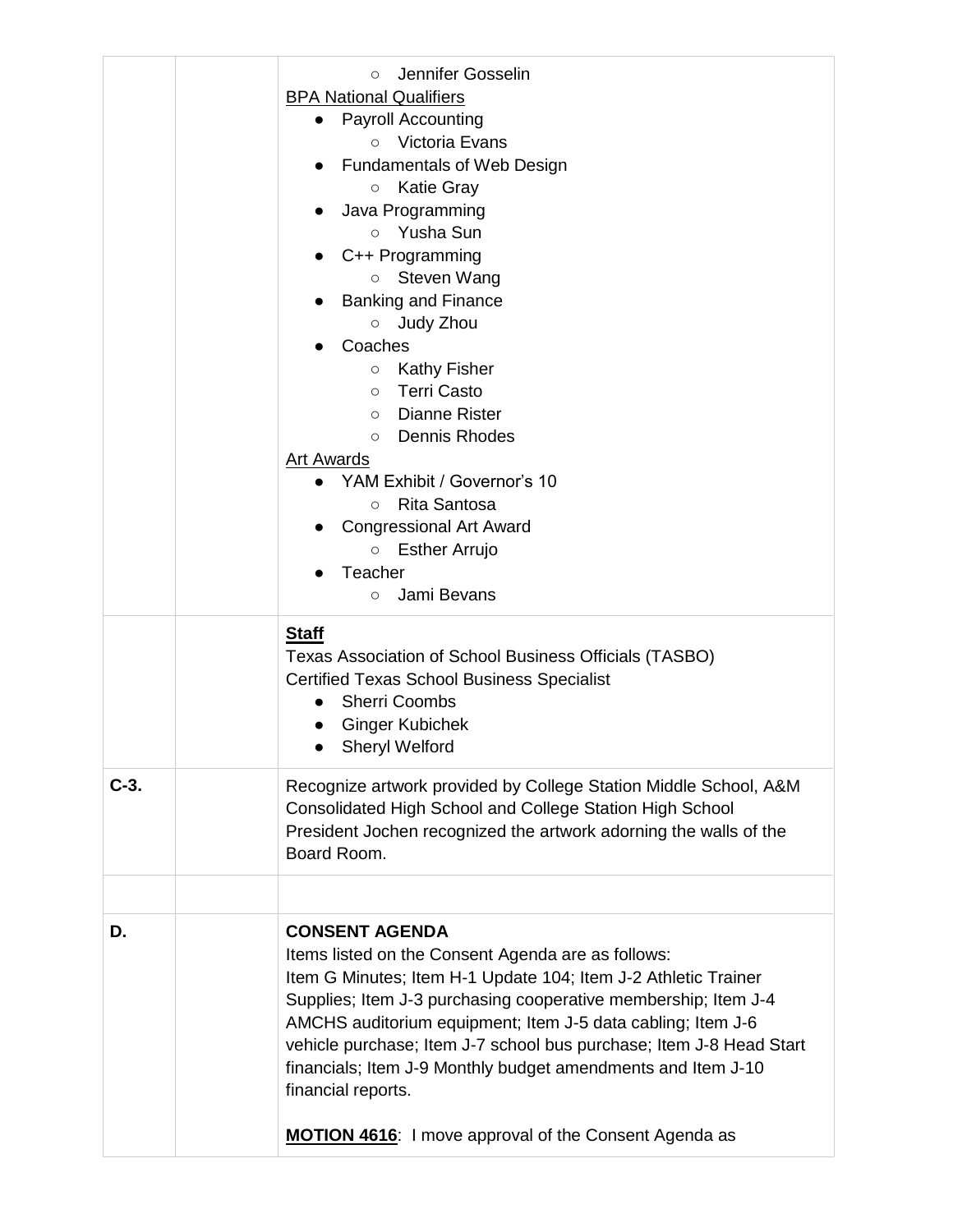|        | presented. The motion was made by Trustee Michael Wesson and<br>seconded by Trustee Quinn Williams. The motion carried with seven<br>ayes and zero nos.                                                                                                                                                                                                                                                                                                                                                                                                                                                                                                                                                                                                                                                                                                                                                                                                                                                                                                                                                                                                                                                                                                                                                                                                                                                                                                                                                                                                                                                                                                                                                                                                                                                                                                                                                                                                       |
|--------|---------------------------------------------------------------------------------------------------------------------------------------------------------------------------------------------------------------------------------------------------------------------------------------------------------------------------------------------------------------------------------------------------------------------------------------------------------------------------------------------------------------------------------------------------------------------------------------------------------------------------------------------------------------------------------------------------------------------------------------------------------------------------------------------------------------------------------------------------------------------------------------------------------------------------------------------------------------------------------------------------------------------------------------------------------------------------------------------------------------------------------------------------------------------------------------------------------------------------------------------------------------------------------------------------------------------------------------------------------------------------------------------------------------------------------------------------------------------------------------------------------------------------------------------------------------------------------------------------------------------------------------------------------------------------------------------------------------------------------------------------------------------------------------------------------------------------------------------------------------------------------------------------------------------------------------------------------------|
|        |                                                                                                                                                                                                                                                                                                                                                                                                                                                                                                                                                                                                                                                                                                                                                                                                                                                                                                                                                                                                                                                                                                                                                                                                                                                                                                                                                                                                                                                                                                                                                                                                                                                                                                                                                                                                                                                                                                                                                               |
| Е.     | <b>BOARD</b>                                                                                                                                                                                                                                                                                                                                                                                                                                                                                                                                                                                                                                                                                                                                                                                                                                                                                                                                                                                                                                                                                                                                                                                                                                                                                                                                                                                                                                                                                                                                                                                                                                                                                                                                                                                                                                                                                                                                                  |
| $E-1.$ | Board Directions and Reports/Announcements/Superintendent<br><b>Reports and Announcements</b><br><b>Board</b><br><b>CSISD Education Foundation</b><br>Trustee Mike Nugent reminded everyone of the Education<br>Foundation Scholarship Reception tomorrow night at 6:00<br>p.m. at the Transportation Center. The Foundation will be<br>awarding over \$48,000 in scholarships.<br><b>District Educational Improvement Council</b><br>Audit<br><b>Head Start Policy Council</b><br>$\bullet$<br>Intergovernmental Relations Liaison<br>Personnel Advisory Council Liaison<br><b>School Health Education Council</b><br><b>Upcoming Events</b><br>$\bullet$<br><b>Superintendent</b><br>2016 Relay for Life Appreciation<br>Superintendent Clark Ealy stated that CSISD partners with<br>three local charities - the Brazos Valley Food Bank, United<br>Way and Relay for Life. Last weekend Relay was held at The<br>Expo Center from 7:00 p.m. to 7:00 a.m. Jamie Bassett,<br>CSISD teacher and husband of Jennie Bassett, the CSISD<br>Relay for Life Coordinator along with Shannon Chesson from<br>the American Cancer Society were here to give a report to the<br>Board and to thank CSISD employees for their generosity.<br>CSISD employees raised over \$30,000 just this year, which<br>equals about one third of the total money raised for the event.<br>Ms. Chesson presented CSISD with a Relay for Life campus<br>partner sign to display.<br>Upcoming events<br>Superintendent Ealy reminded those in attendance of the<br>upcoming events.<br>- On May 19 <sup>th</sup> , the annual Employee Awards Ceremony will<br>be held at Grace Bible Church Southwood at 7:00 pm.<br>Teachers of the Year, Paraprofessionals of the Year,<br>Auxiliary/Classified Employees of the Year and our retirees<br>will be recognized.<br>- On May 26 <sup>th</sup> , Timber Academy will hold graduation at 7:00<br>p.m. at Christ United Methodist Church |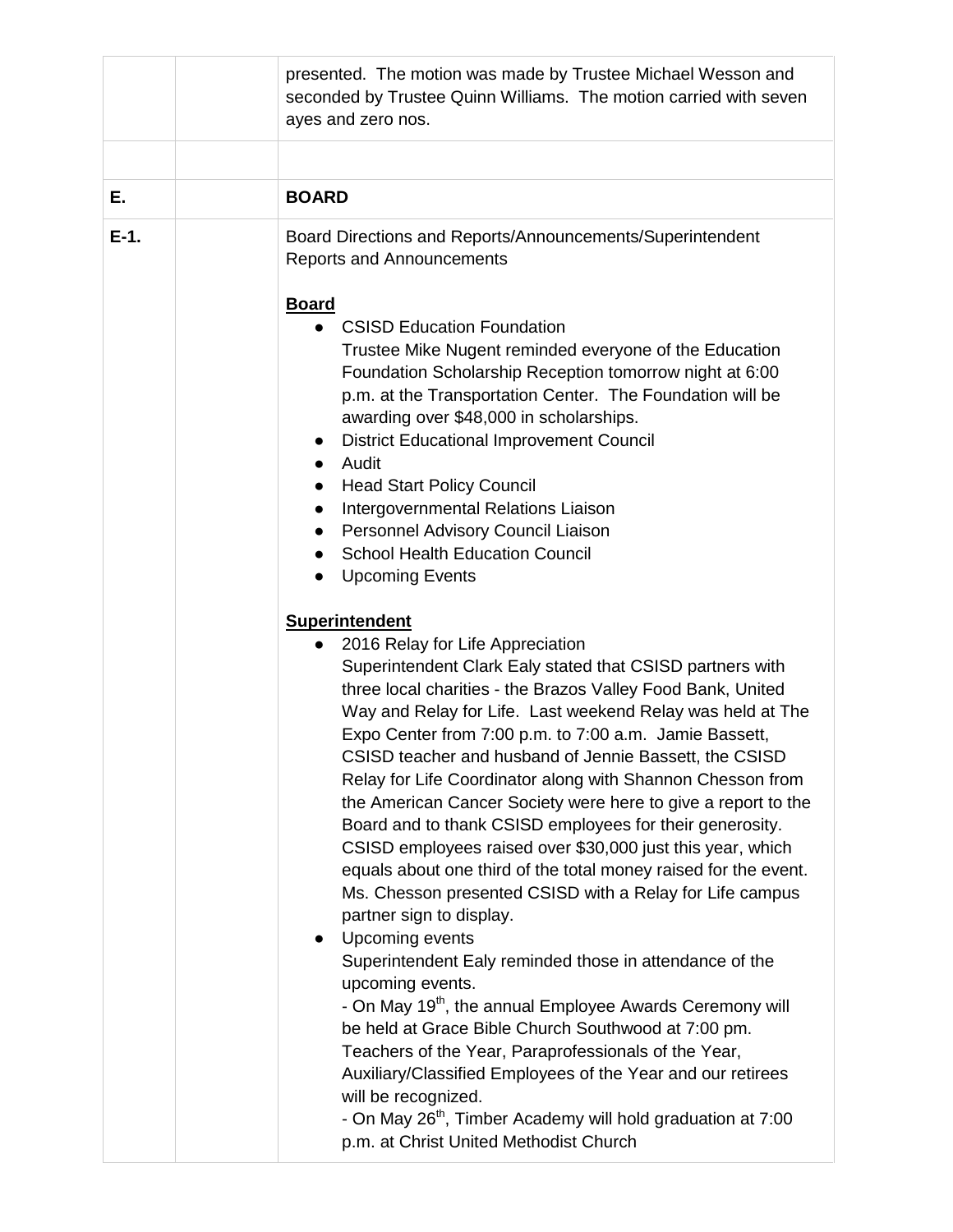|         |            | - On May 27 <sup>th</sup> College Station High School will hold its<br>graduation ceremony at 4:00 p.m. at Reed Arena followed by<br>A&M Consolidated High School at 7:00 p.m.<br>- Oliver Hadnot was selected as the Region VI Middle School<br>Principal of the Year<br>- Stormy Hickman was chosen to be part of the Harvard<br><b>Graduate School Principal Center</b><br>Superintendent Ealy then gave a brief review of where we<br>ended up with the Texas School Funding Lawsuit. In the<br>previous six cases brought before the Texas Supreme Court,<br>school funding was found to be unconstitutional. This time, it<br>was not. The Trial Court found the system unconstitutional in<br>four areas, but the Supreme Court found it in none. This ends<br>the latest chapter in funding litigation, and it won't get picked<br>up again for a while. We will be living with the money we<br>have under the current funding system. Fortunately, our<br>Business Office leaders have been planning for this<br>possibility. CSISD will continue to open schools as we need<br>to and to welcome folks to the community. |
|---------|------------|------------------------------------------------------------------------------------------------------------------------------------------------------------------------------------------------------------------------------------------------------------------------------------------------------------------------------------------------------------------------------------------------------------------------------------------------------------------------------------------------------------------------------------------------------------------------------------------------------------------------------------------------------------------------------------------------------------------------------------------------------------------------------------------------------------------------------------------------------------------------------------------------------------------------------------------------------------------------------------------------------------------------------------------------------------------------------------------------------------------------------------|
| $E-2$ . |            | Consideration, discussion and possible action related to naming the<br>third intermediate school in CSISD Pecan Trail Intermediate School<br><b>Ealy Memo</b><br>$\bullet$<br>After much deliberation and discussion, the recommendation of the<br>administration is to name Intermediate School #3 - Pecan Trail<br>Intermediate School.<br><b>MOTION 4617:</b> I move approval of the name of Intermediate School<br>number three to be Pecan Trail Intermediate School. The motion<br>was made by Vice President Jeff Harris and seconded by Trustee<br>Michael Schaefer. The motion carried with seven ayes and zero nos.                                                                                                                                                                                                                                                                                                                                                                                                                                                                                                      |
|         |            |                                                                                                                                                                                                                                                                                                                                                                                                                                                                                                                                                                                                                                                                                                                                                                                                                                                                                                                                                                                                                                                                                                                                    |
| F.      |            | <b>HEARING OF CITIZENS</b> (Non-Agenda/Agenda Items)<br>There were no citizens wishing to address the Board at this time.                                                                                                                                                                                                                                                                                                                                                                                                                                                                                                                                                                                                                                                                                                                                                                                                                                                                                                                                                                                                          |
|         |            |                                                                                                                                                                                                                                                                                                                                                                                                                                                                                                                                                                                                                                                                                                                                                                                                                                                                                                                                                                                                                                                                                                                                    |
| G.      | $\sqrt{ }$ | <b>MINUTES</b><br>April 6, 2016 Public Hearing on Boundary Adjustment<br>April 12, 2016 Public Hearing on Boundary Adjustment<br>April 18, 2016 Board Workshop Minutes<br><b>April 19, 2016 Board Workshop Minutes</b><br><b>April 19, 2016 Board Meeting Minutes</b><br>April 25, 2016 Management Oversight Workshop -<br>Construction                                                                                                                                                                                                                                                                                                                                                                                                                                                                                                                                                                                                                                                                                                                                                                                            |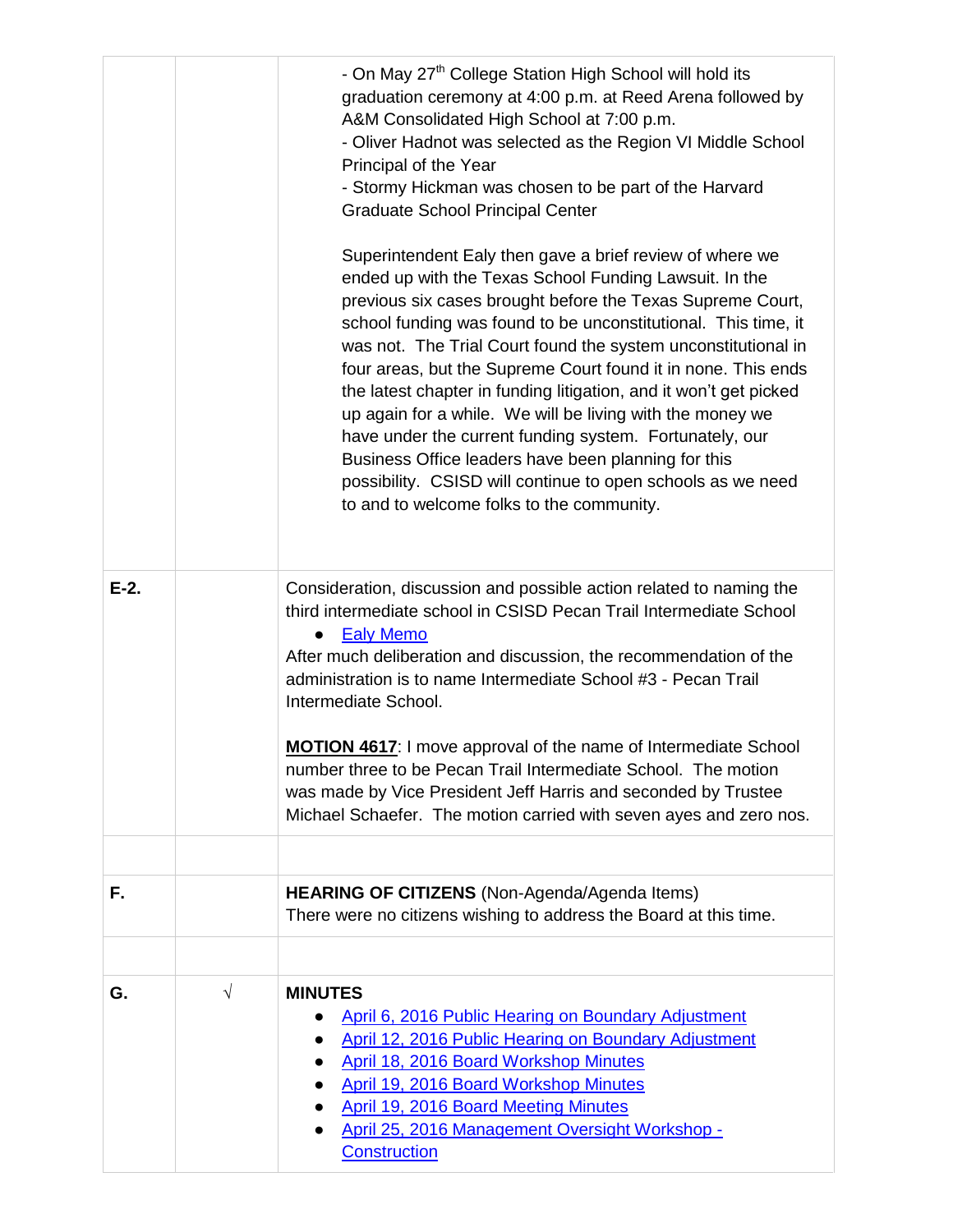| Η.     |           | <b>CURRICULUM AND INSTRUCTION</b>                                                                                                                                                                                                                                                                                                                                                                                                                                                                                                                                                                                                                                                                                                                                             |  |
|--------|-----------|-------------------------------------------------------------------------------------------------------------------------------------------------------------------------------------------------------------------------------------------------------------------------------------------------------------------------------------------------------------------------------------------------------------------------------------------------------------------------------------------------------------------------------------------------------------------------------------------------------------------------------------------------------------------------------------------------------------------------------------------------------------------------------|--|
| $H-1.$ | $\sqrt{}$ | Consider Approval of Updates to Board Policy - TASB Update 104<br><b>McIntyre Memo</b>                                                                                                                                                                                                                                                                                                                                                                                                                                                                                                                                                                                                                                                                                        |  |
|        |           | CCG (LEGAL)<br>CFA (LEGAL)<br>CFC (LEGAL)<br>CQA (LEGAL)<br><b>DBAA (LEGAL)</b><br>DFE (LEGAL)<br>DHB (LEGAL)<br>E (LEGAL)<br>EEH (LEGAL)<br><b>EHBAF (LEGAL)</b><br>EHDC (LEGAL)<br>EI (LEGAL)<br>EKB (LEGAL)<br>FB (LEGAL)<br>FB (LOCAL)<br>FB (EXHIBIT)<br>FD (LEGAL)<br>FD (LOCAL)<br>FEB (LOCAL)<br>FFA (LEGAL)<br>FFC (LOCAL)<br>FFC (EXHIBIT)<br>FFH (LOCAL)<br>FFH (EXHIBIT)<br>FL (LEGAL)                                                                                                                                                                                                                                                                                                                                                                            |  |
|        |           |                                                                                                                                                                                                                                                                                                                                                                                                                                                                                                                                                                                                                                                                                                                                                                               |  |
| ı.     |           | <b>PERSONNEL</b>                                                                                                                                                                                                                                                                                                                                                                                                                                                                                                                                                                                                                                                                                                                                                              |  |
| $I-1.$ |           | Consider approval of new administrator contract as recommended by<br>the Superintendent of Schools<br>Holly Scott, Cypress Grove Intermediate School Principal<br><b>Martindale Memo</b><br>Dr. Ealy stated that there were forty-eight applicants for the Cypress<br>Grove Intermediate School Principal position. Three candidates<br>were interviewed. It is a privilege to recommend Holly Scott as the<br>new Cypress Grove Intermediate School Principal. Ms. Scott served<br>in numerous positions in Bryan ISD prior to coming to work in CSISD.<br><b>MOTION 4618:</b> I move approval of Holly Scott as presented. The<br>motion was made Trustee Michael Wesson and seconded by Vice<br>President Jeff Harris. The motion carried with seven ayes and zero<br>nos. |  |
|        |           |                                                                                                                                                                                                                                                                                                                                                                                                                                                                                                                                                                                                                                                                                                                                                                               |  |
| J.     |           | <b>BUSINESS</b>                                                                                                                                                                                                                                                                                                                                                                                                                                                                                                                                                                                                                                                                                                                                                               |  |
| $J-1.$ |           | Consider approval of Request for Competitive Sealed Proposals<br>(RFCSP) #16-017 for Video Display Systems to Avinext in the<br>amount of \$52,629.00 for College View High School and DAEP to be<br>purchased from 2013 Bond Funds.<br><b>Martindale Memo</b><br><b>Pantel/Hutchison Memo</b><br>Mike Martindale, Deputy Superintendent for Business and<br>Operations, reviewed the Competitive Sealed Proposal process used                                                                                                                                                                                                                                                                                                                                                |  |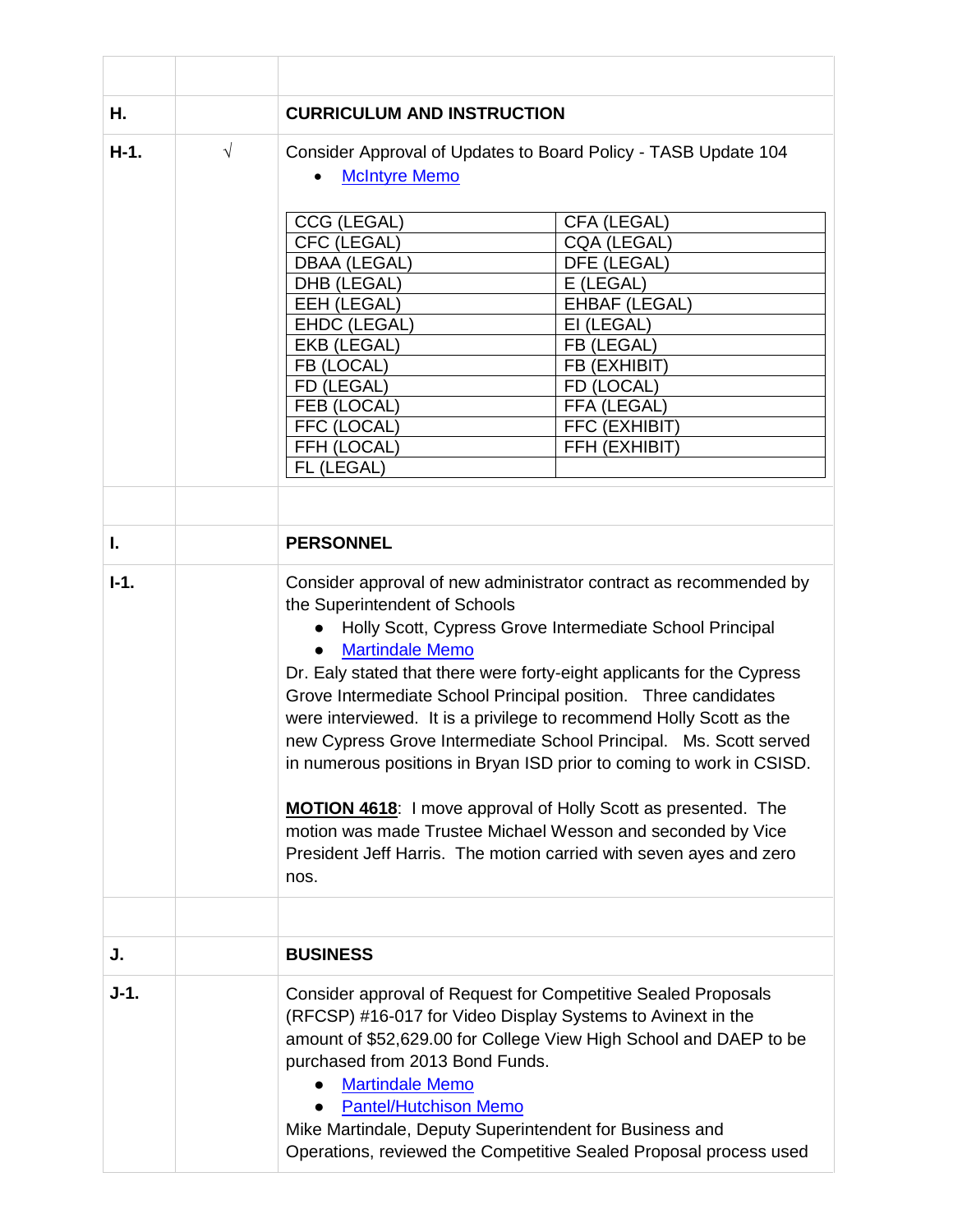|        |            | to determine a vendor for a video display system for College View<br>High School and the DAEP to be purchased from 2013 Bond Funds.                                                                                                                                                                                                                                                                              |
|--------|------------|------------------------------------------------------------------------------------------------------------------------------------------------------------------------------------------------------------------------------------------------------------------------------------------------------------------------------------------------------------------------------------------------------------------|
|        |            | MOTION 4619: I move that we accept the base proposal for AVinext<br>to furnish and install a video display system for College View High<br>School and the DAEP to be purchased from 2013 bond funds. The<br>motion was made by Trustee Quinn Williams and seconded by<br>Trustee Michael Schaefer. The motion carried with six ayes, zero<br>nos and one abstention, with Vice President Jeff Harris abstaining. |
| $J-2.$ | $\sqrt{}$  | Consider approval of RFP #16-002 for purchase Athletic Trainer<br>Supplies to five (5) vendors effective June 1, 2016 through May 31,<br>2017 renewable for one (1) additional year.<br><b>Martindale Memo</b><br><b>Pantel/Betts Memo</b>                                                                                                                                                                       |
| $J-3.$ | $\sqrt{ }$ | Consider approval of resolution for membership in the 2013<br>Purchasing Cooperative administered by Education Service Center<br>13 (Austin) and 20 (San Antonio.)<br><b>Martindale Memo</b><br><b>Pantel Memo</b>                                                                                                                                                                                               |
| $J-4.$ | $\sqrt{ }$ | Consider approval of AMCHS Auditorium Stage Lighting Equipment<br>and Stage Curtain in the amount of \$121,720 by Texas Scenic<br>Company per the 2013 Purchasing Cooperative to paid from the<br>2015-16 General Fund.<br><b>Martindale Memo</b><br><b>Pantel/Elder Memo</b>                                                                                                                                    |
| $J-5.$ | $\sqrt{}$  | Consider approval of Request for Competitive Sealed Proposals<br>(RFCSP) #16-019 for data cabling to Electra Link, Inc. in the amount<br>of \$318,608.00 for Pebble Creek Elementary, Forest Ridge<br>Elementary and A&M Consolidated Middle School to be paid from<br>2013 Bond Funds.<br><b>Martindale Memo</b><br>$\bullet$<br><b>Pantel/Hutchison Memo</b>                                                   |
| $J-6.$ | $\sqrt{ }$ | Consider approval of the purchase of vehicles from Caldwell Country<br>and Silsbee Ford through the Texas Local Government Statewide<br>Purchasing Cooperative (BuyBoard) in the amount of \$112,094.50<br>for the Facilities Department and CATE Department to be paid from<br>the 2015-2016 General Fund.<br><b>Martindale Memo</b><br><b>Pantel/Ferguson/Hall Memo</b><br>$\bullet$                           |
| $J-7.$ | $\sqrt{}$  | Consider approval of Request for Bid (RFB) #16-016 to purchase<br>nineteen (19) school buses from Longhorn Bus Sales (14) and Rush<br>Bus Centers (5) in the amount of \$1,557,357.00 to be paid from 2015<br>Bond Funds.<br><b>Martindale Memo</b>                                                                                                                                                              |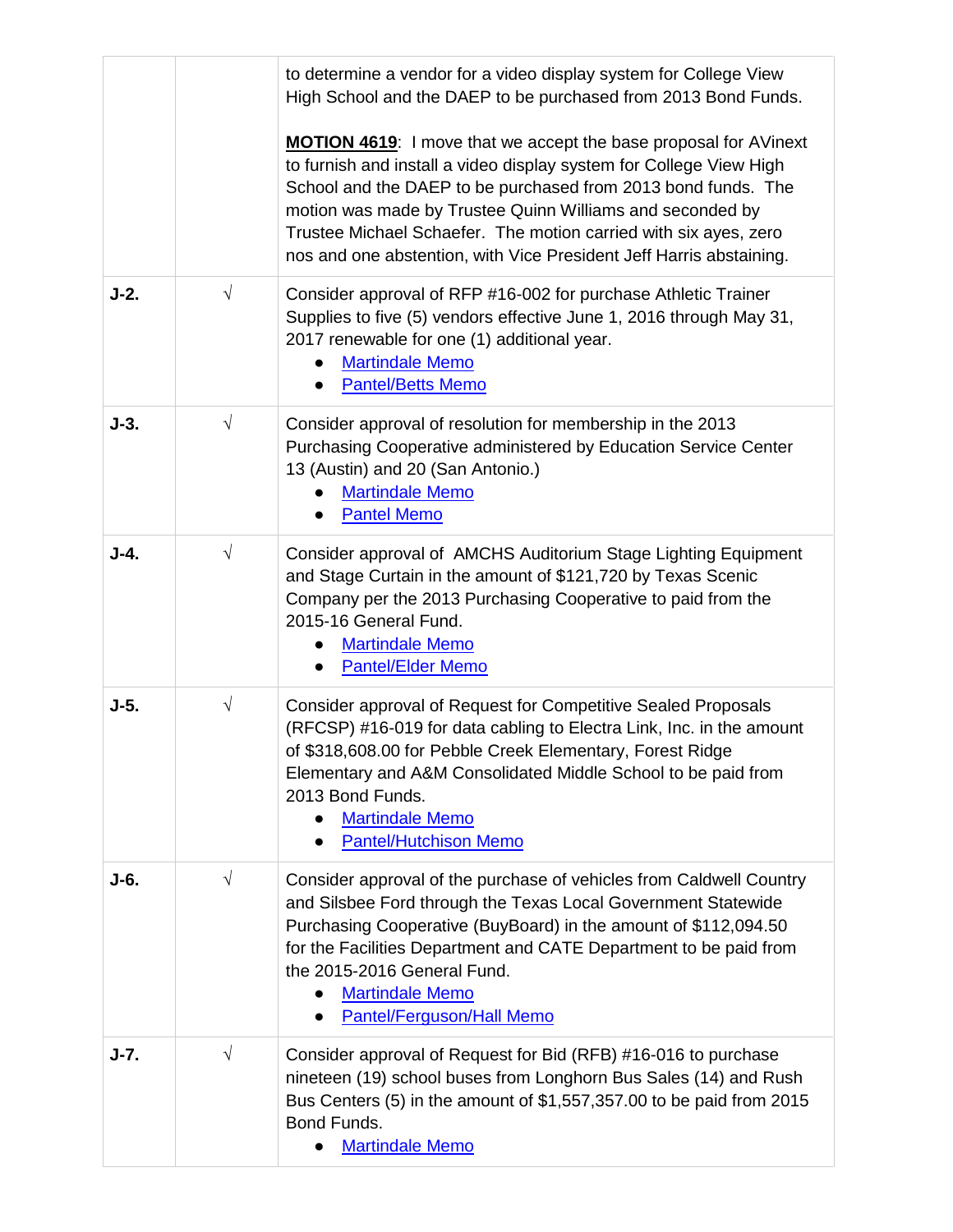|         |           | <b>Pantel/Silva Memo</b>                                                                                                                                                                                                                                                                                                                                                                                                                                                                                                                        |
|---------|-----------|-------------------------------------------------------------------------------------------------------------------------------------------------------------------------------------------------------------------------------------------------------------------------------------------------------------------------------------------------------------------------------------------------------------------------------------------------------------------------------------------------------------------------------------------------|
| $J-8.$  | $\sqrt{}$ | Consider approval of monthly Head Start financial statements and<br>credit card expenditures.<br><b>Martindale Memo</b><br><b>Financial Statements</b><br>$\bullet$                                                                                                                                                                                                                                                                                                                                                                             |
| $J-9.$  | $\sqrt{}$ | Consider approval of monthly budget amendments.<br><b>Martindale Memo</b><br><b>Budget Amendments</b><br>$\bullet$                                                                                                                                                                                                                                                                                                                                                                                                                              |
| $J-10.$ | $\sqrt{}$ | Consider approval of financial reports.<br><b>Martindale Memo</b><br><b>Financial Reports</b><br>$\bullet$                                                                                                                                                                                                                                                                                                                                                                                                                                      |
| Κ.      |           | <b>FACILITIES</b>                                                                                                                                                                                                                                                                                                                                                                                                                                                                                                                               |
|         |           |                                                                                                                                                                                                                                                                                                                                                                                                                                                                                                                                                 |
| L.      |           | <b>EXECUTIVE SESSION</b><br>President Valerie Jochen adjourned the meeting into Executive<br>Session at 7:40 pm.                                                                                                                                                                                                                                                                                                                                                                                                                                |
|         |           | The Board will meet in executive session to conduct a closed<br>meeting to deliberate the purchase, exchange, lease, or value of real<br>property because the deliberation in an open meeting would have a<br>detrimental effect on the position of the District in negotiations with a<br>third party. The executive session deliberations will be held pursuant<br>to the "Deliberation Regarding Real Property; Closed Meeting"<br>exception to the Texas Open Meetings Act as set forth in Section<br>551,0742 of the Texas Government Code |
| Μ.      |           | <b>OPEN SESSION</b><br>President Valerie Jochen called the meeting back into Open Session<br>at 7:55 p.m.                                                                                                                                                                                                                                                                                                                                                                                                                                       |
|         |           |                                                                                                                                                                                                                                                                                                                                                                                                                                                                                                                                                 |
| N.      |           | <b>ADJOURNMENT</b><br>Without objection, President Valerie Jochen adjourned the meeting at<br>7:55 p.m.                                                                                                                                                                                                                                                                                                                                                                                                                                         |